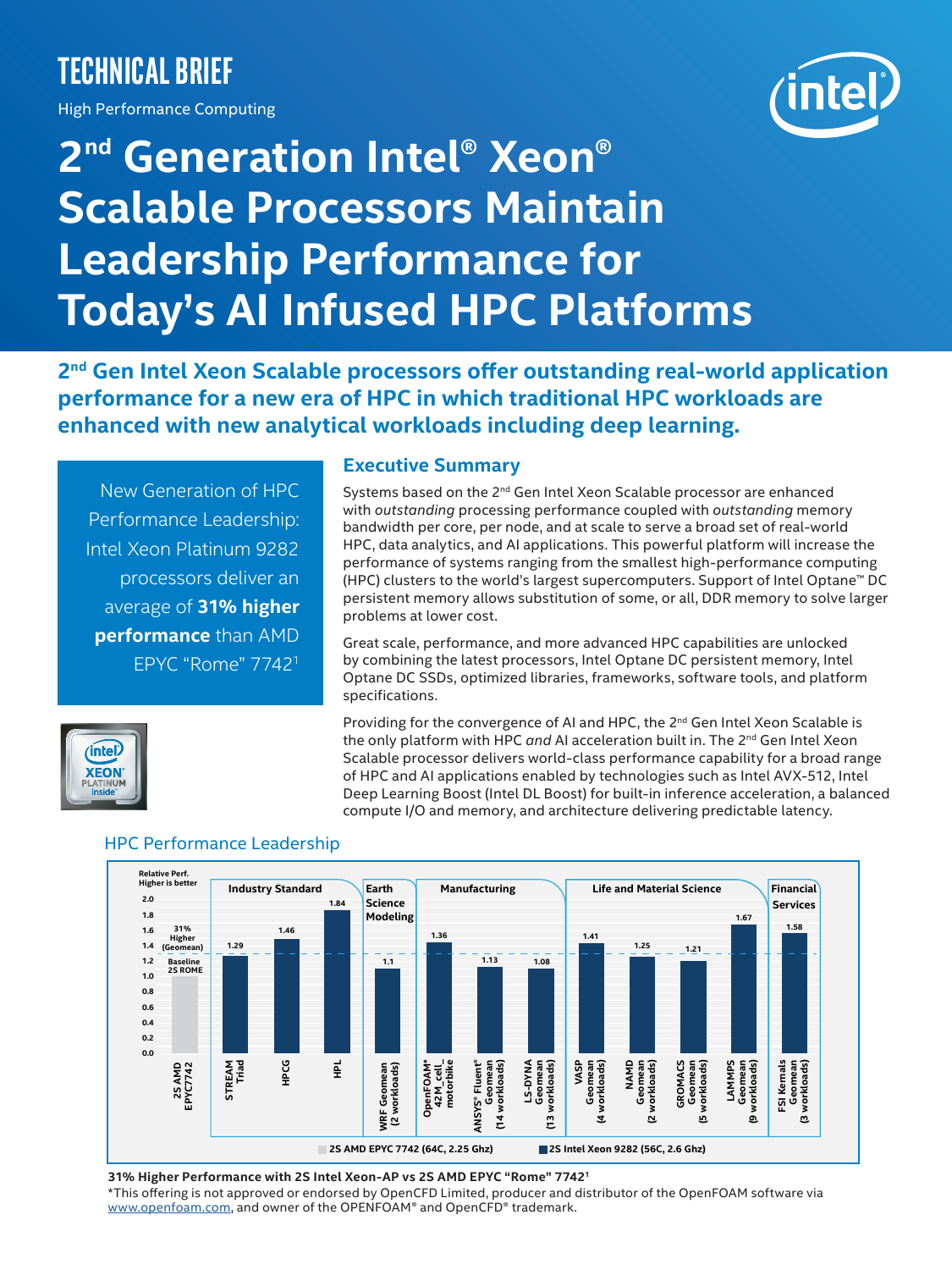# **Addressing HPC Challenges**

HPC delivers significant value to a broad range of organizations by accelerating discovery and innovation. Whether it is scientific research such as the study of the cosmos, discovery of new materials, and personalized medicine for cancer, or business transformation enabled by reducing cost and accelerating time to market for new innovations, organizations rely on HPC systems to maintain their competitive edge.

Traditional HPC workloads (e.g., workloads that use simulation and modeling) across sciences, academia and industry have historically each placed unique demands on an HPC system. The convergence of traditional HPC, data analytics, and AI—across both infrastructure and workloads—is further driving increased demands on the various components of an HPC system. Systems built around the 2<sup>nd</sup> Gen Intel Xeon Scalable processor not only offer world-class performance for traditional HPC workloads, but also offer uniquely compelling solutions for integrating data analytics and AI capabilities in a single HPC system.

The high performance of Intel AVX-512, including dual fused multiply-adders (FMAs), supports the most demanding traditional HPC workloads, while the addition of Intel DL Boost accelerates some algorithms including deep learning. Together, these capabilities offer unprecedented agility, flexibility, and performance for HPC and HPC/AI converged workloads now and into the future.

In the past few years, prior software gaps caused by uneven optimization efforts have largely disappeared thanks to many enhancements in popular deep learning frameworks and the libraries that support them. The 2nd Gen Intel Xeon Platinum 9282 processor can achieve up to 30x inference throughput over the first generation processors when it was launched.<sup>4</sup>

The 2<sup>nd</sup> Gen Intel Xeon Scalable processor, with the addition of Intel DL Boost is especially useful for deep learning when computational capacity is an issue. This is a particular win for HPC/AI converged applications where large models, such as those using medical images, benefit from direct access to the memory capacity of the processor.

Intel® Xeon® Platinum 9200 processors included in the Intel® Server System S9200WK deliver:

# **Amazing Performance in a Density Optimized Solution Ideal for HPC and AI**



Designed for HPC, advanced analytics, AI, and high-density infrastructures, Intel Xeon Platinum 9200 processors feature up to 56 cores and 12 memory channels to deliver breakthrough levels of performance with high Intel architecture FLOPS per rack, and the highest DDR4 native memory bandwidth support of any Intel Xeon processor platform. Learn more at [https://www.intel.com/content/www/us/en/](https://www.intel.com/content/www/us/en/products/docs/servers/server-boards/server-board-s9200wk-brief.html) [products/docs/servers/server-boards/server-board](https://www.intel.com/content/www/us/en/products/docs/servers/server-boards/server-board-s9200wk-brief.html)[s9200wk-brief.html](https://www.intel.com/content/www/us/en/products/docs/servers/server-boards/server-board-s9200wk-brief.html)

- Average 31% performance advantage for the Intel Xeon Platinum 9282 CPU vs. AMD "Rome".<sup>1</sup>
- Optimized for density and performance
- 30x Deep Learning performance with Intel® DL Boost vs prior generation when launched.4
- Double the memory bandwidth<sup>3</sup> for memory-intensive workloads with 12 memory channels per CPU
- 24 memory channels per compute module

#### Intel Generational Advancements

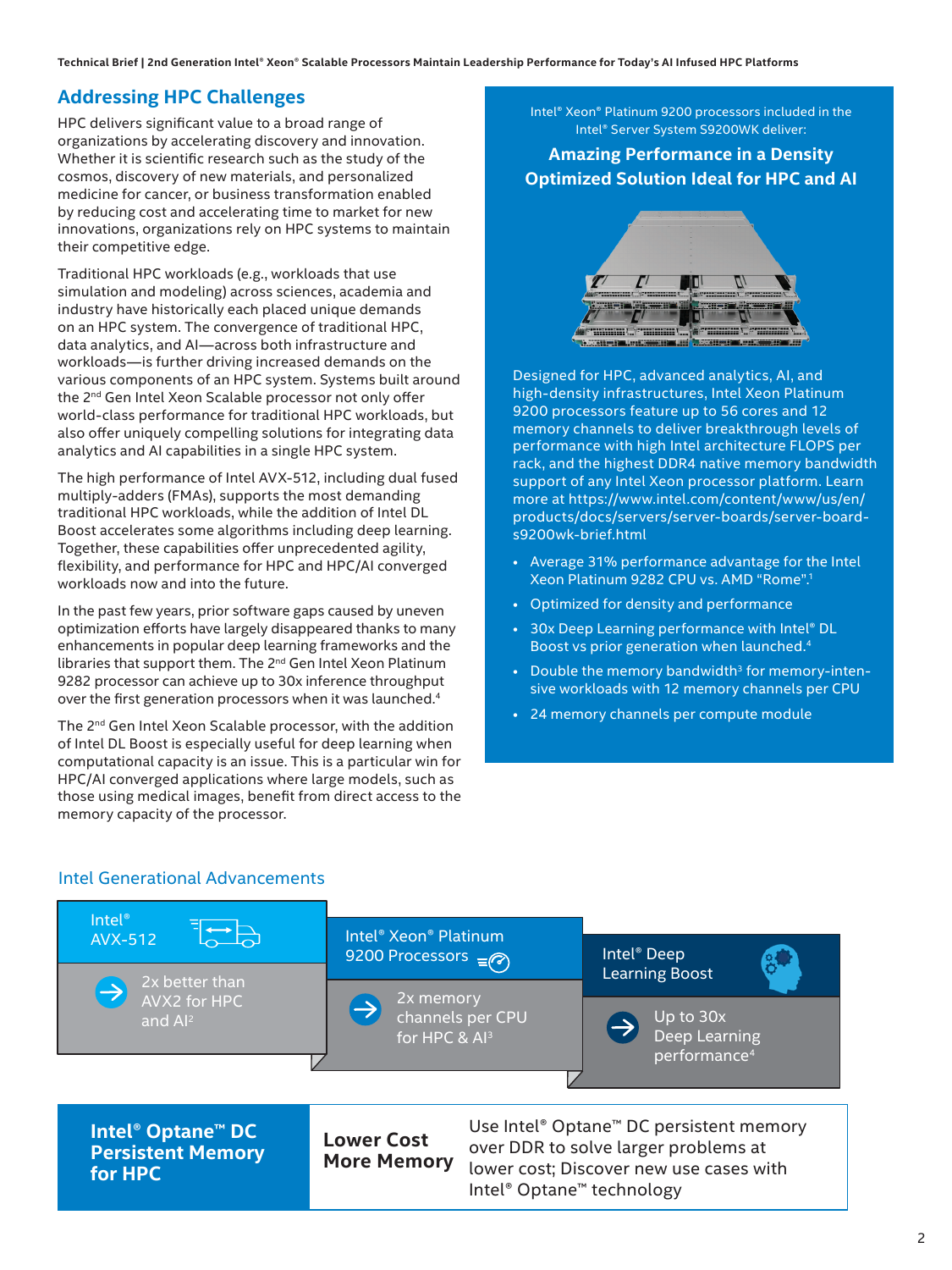Systems built with the 2<sup>nd</sup> Gen Intel Xeon Scalable processor not only offer performance for a broad range of HPC workloads, they also offer uniquely compelling solutions for integrating data analytics and AI in a single system.

#### **Latest Intel Technologies Accelerate Today's Supercomputers—and Tomorrow's**

Today's HPC systems must balance the needs for higher performance and cost efficiency to meet the growing demands of organizations.

Innovative technologies in compute, memory, fabric, storage, and system software break through the performance, memory and I/O barriers of the past to unleash HPC innovation.

The 2<sup>nd</sup> Gen Intel Xeon Scalable processor offers platform improvements enhancing each of the following elements:

- **Extensive configurability:** comprehensive SKU support delivers choice from 1 socket to 8+ sockets to match application and deployment needs.
- **Versatile high throughput core design** with outstanding performance per core and more predictable latency thanks to an enhanced internal mesh/memory architecture.
- **Intel® Advanced Vector Extensions** (Intel AVX-512) boost performance for the most demanding computational workloads, with up to 2x the FLOP/s compared with AVX2.<sup>2</sup>
- **Intel Deep Learning Boost** (Intel DL Boost) extends Intel AVX-512 to collectively offer high-performance data typesupport for HPC, data analytics, AI, and applications that utilize all three modalities.
- **Density and performance** come together in the Intel Xeon Platinum 9200 processors for the most demanding workloads with up to 56 cores, incredible memory bandwidth with 12 DDR4 memory channels per CPU at 2933MT/s, and high-speed interconnect capabilities via 80 PCIe Gen3 lanes per node.
- **Visualization** of very large data sets is an important part of many HPC workflows. Software Defined Visualization (SDVis) is a popular open source initiative that has helped to improve the visual fidelity, performance and efficiencyof prominent visualization solutions. This benefits the rapidly growing Big Data usage in HPC without the memory limitations and additional cost of GPU based solutions.

# **Agile HPC Building Blocks**

Cluster architectures may also draw on a variety of other Intel architecture building blocks, including:

• **Intel Optane DC Persistent Memory** is an innovative memory technology that delivers a unique combination of affordable large capacity, performance, and persistence (non-volatility). Supported by most of the 2nd Gen Intel Xeon Scalable processors, this technology bridges the gap between DDR and SSDs. By revolutionizing the memory-

storage hierarchy, it enables massive data sets to be stored closer to the CPU for faster time to insight, enables larger working sets to deliver higher resolution simulations, enhances performance for latency-sensitive workloads, and allows for more frequent local check pointing capability.

- **Intel SSDs** provide a range of storage options that enable customers to create their own balance between cost and performance. Intel Optane technology delivers differentiated performance, while Intel 3D NAND Technology offers higher capacity while still providing very high performance.
- **Intel Interconnect products** include Intel Omni-Path Architecture, Intel's next-generation HPC fabric that supports up to 100 Gbps, as well as Intel Ethernet, an established industry leader with a broad array of options for speed, cable medium, and port count. Both are built to work smoothly in clusters with other fabrics such as InfiniBand.
- **Intel FPGA** solutions offer another useful complement to the 2<sup>nd</sup> Gen Intel Xeon Scalable processor family, providing world-class energy efficiency, lowest latencies for inferencing, and outstanding reconfigurability for evolving HPC workloads—all contributing to lower TCO.
- **Intel Parallel Studio XE 2019**, a developer toolkit for HPC applications, includes performance libraries such as the Intel Math Kernel library (Intel MKL) for HPC workloads, Intel Math Kernel Library for Deep Neural Networks (Intel MKL-DNN) to accelerate deep learning frameworks on Intel architecture, and Intel Data Analytics Acceleration Library (Intel DAAL) to speed big data analytics.
- **High-performance library building blocks** harness the power of Intel hardware and high-productivity tools and platforms that simplify and streamline workflows.
- **Optimizations for deep learning frameworks** for Intel architecture including Neon, Caffe, Theano, Torch, and TensorFlow, deliver increased value and performance for data scientists on Intel platforms.



2S Performance than "Rome" 7742

# **HPC Select Solutions**

Intel Select Solutions offer easy and quick-to-deploy infrastructure optimized to help you succeed.

- **Intel Select Solutions for Simulation & Visualization:**  Assemble a solution optimized for highly scalable simulation and visualization applications, with both excellent performance and lower costs
- **Intel Select Solutions for Simulation and Modeling**: Deploy an optimized HPC cluster for simulation and modeling